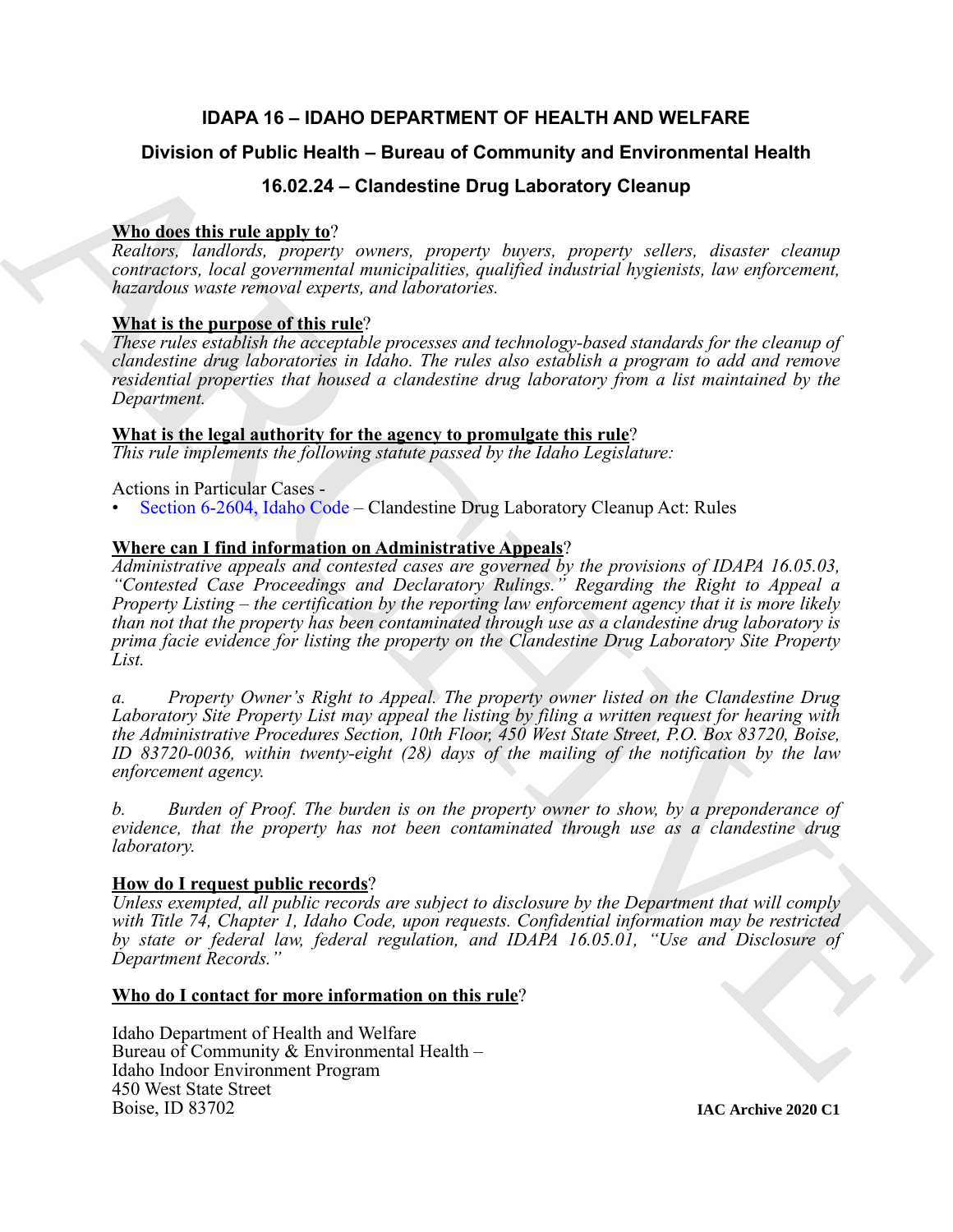Book (B. 1975)<br>
Phone, (200) 445-8647<br>
Phone (200) 445-8647<br>
Phone (200) 445-8647<br>
Marchives McDanagher Links port<br>
Marchives McDanagher Links in the Christian of Carolina and Christian School (KTM-fail Lincoln<br>
Handborn C P.O. Box 83720 Boise, ID 83720-0036 Phone: (208) 445-8647 Fax: (208) 334-6573 Email: bceh@dhw.idaho.gov Webpages: Clandestine Labs – https://healthandwelfare.idaho.gov/Health/EnvironmentalHealth/ HealthyHomes/Methamphetamine-ClandestineLabCleanup/tabid/183/Default.aspx<br>Environmental Health - https://healthandwelfare.idaho.gov/health-wellness/ei https://healthandwelfare.idaho.gov/health-wellness/environmentalhealth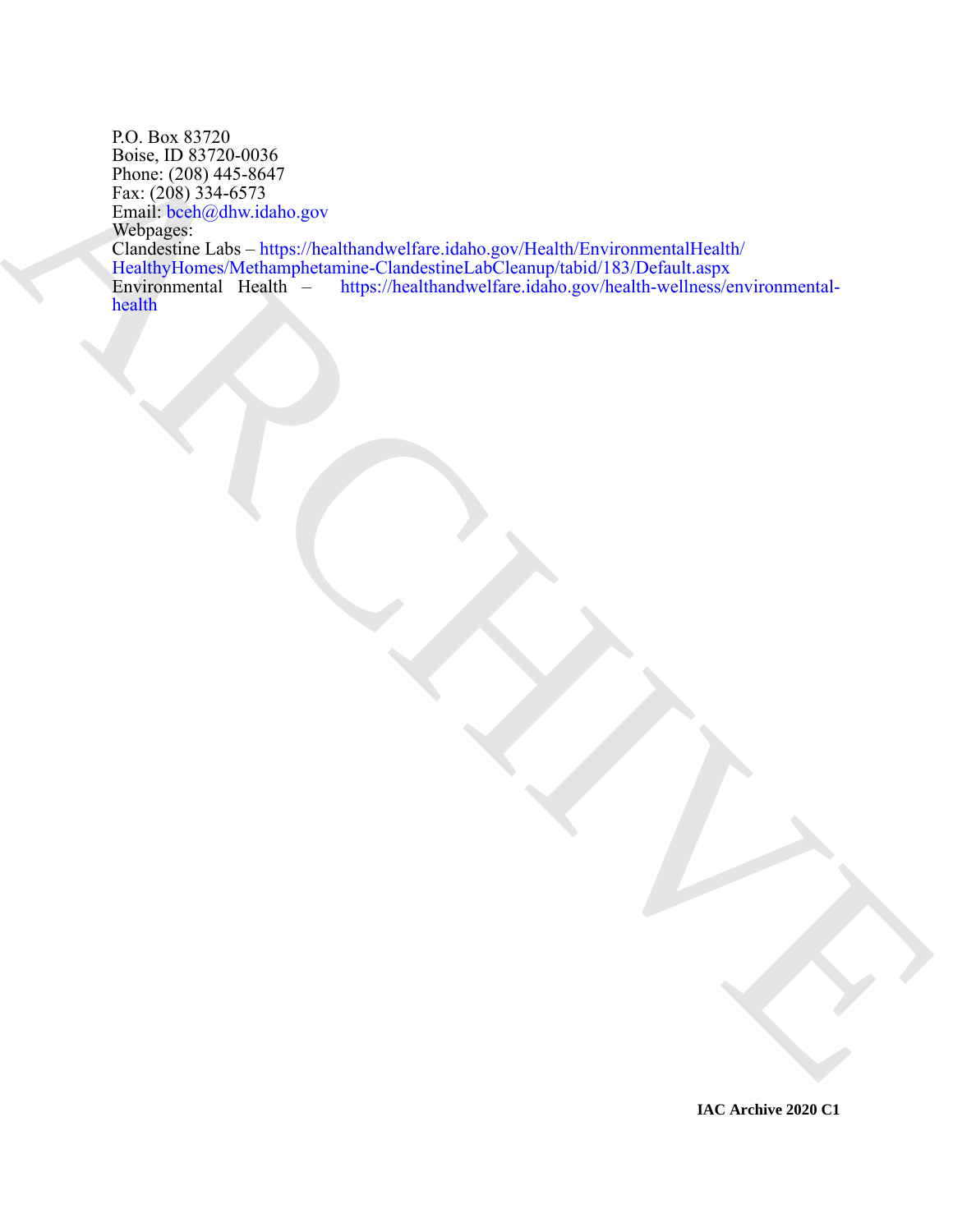# **Table of Contents**

# 16.02.24 - Clandestine Drug Laboratory Cleanup

| the contract of the contract of the contract of the contract of the contract of the contract of the contract of<br>the contract of the contract of the contract of the contract of the contract of |  |
|----------------------------------------------------------------------------------------------------------------------------------------------------------------------------------------------------|--|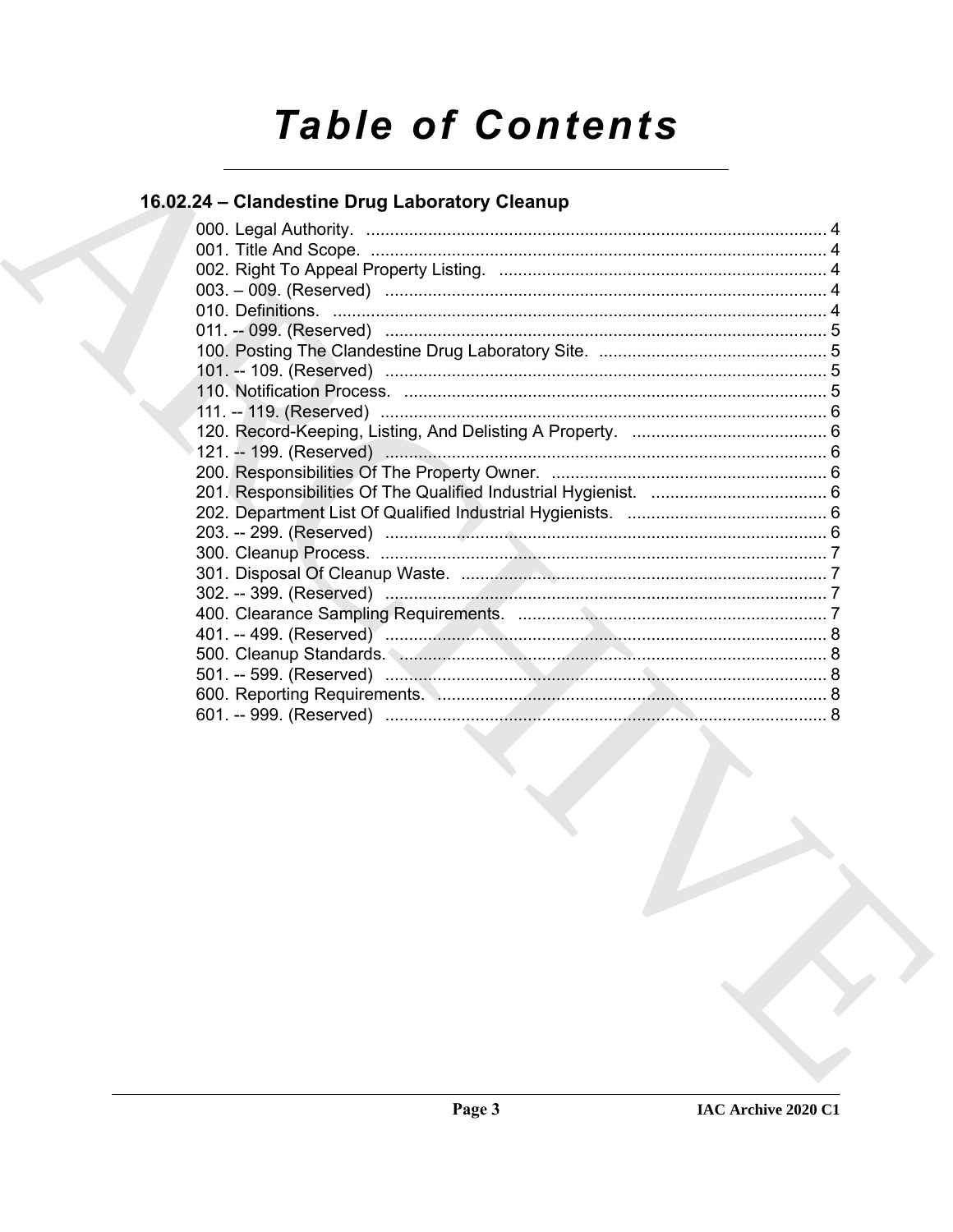#### **16.02.24 – CLANDESTINE DRUG LABORATORY CLEANUP**

#### <span id="page-3-16"></span><span id="page-3-1"></span><span id="page-3-0"></span>**000. LEGAL AUTHORITY.**

The Department is authorized to adopt rules under the "Clandestine Drug Laboratory Cleanup Act," Section 6-2604, Idaho Code. (4-11-06)

#### <span id="page-3-2"></span>**001. TITLE AND SCOPE.**

<span id="page-3-20"></span>**01.** Title. The title of these rules is IDAPA 16.02.24, "Clandestine Drug Laboratory Cleanup." (4-11-06)

**02. Scope**. (4-11-06)

**a.** These rules establish the acceptable processes and technology-based standards for the cleanup of clandestine drug laboratories in Idaho. (4-11-06)

**b.** The rules also establish a program to add and remove residential properties that housed a clandestine drug laboratory from a list maintained by the Department. (4-11-06)

#### <span id="page-3-17"></span><span id="page-3-3"></span>**002. RIGHT TO APPEAL PROPERTY LISTING.**

<span id="page-3-19"></span>Appeal of Property Listing. The certification by the reporting law enforcement agency that it is more likely than not that the property has been contaminated through use as a clandestine drug laboratory is prima facie evidence for listing the property on the Clandestine Drug Laboratory Site Property List. (4-11-06)

The Cystematics are between the states and contracts are contracts are controlled to the comparison of the states and the state of the state of the state of the state of the state of the state of the state of the state of **01. Property Owner's Right to Appeal**. The property owner listed on the Clandestine Drug Laboratory Site Property List may appeal the listing by filing a written request for hearing with the Administrative Procedures Section, 10th Floor, 450 West State Street, P.O. Box 83720, Boise, ID 83720-0036, within twenty-eight (28) days of the mailing of the notification by the law enforcement agency. (4-11-06)

<span id="page-3-18"></span>**02. Burden of Proof**. The burden is on the property owner to show, by a preponderance of evidence, that the property has not been contaminated through use as a clandestine drug laboratory. (4-11-06)

#### <span id="page-3-4"></span>**003. – 009. (RESERVED)**

#### <span id="page-3-6"></span><span id="page-3-5"></span>**010. DEFINITIONS.**

For the purposes of these rules, the following terms are used as defined below:  $(4-11-06)$ 

**01. Certificate of Delisting**. A document issued by the Department certifying that a property has met the cleanup standard. (4-11-06)

<span id="page-3-10"></span><span id="page-3-9"></span><span id="page-3-8"></span><span id="page-3-7"></span>**02. Certify**. To guarantee as meeting a standard. (4-11-06)

**03. Chain of Custody**. A procedure used to document each person that has had custody or control of an environmental sample from its source to the analytical laboratory, and the date and length of time of possession by each person.  $(4-11-06)$ 

**04. Clandestine Drug Laboratory**. The area(s) where controlled substances or their immediate precursors, as those terms are defined in Section 37-2701, Idaho Code, have been, or were attempted to be, manufactured, processed, cooked, disposed of, or stored, and all proximate areas that are likely to be contaminated as a result of such manufacturing, processing, cooking, disposing or storing. (4-11-06)

<span id="page-3-11"></span>**05. Clandestine Drug Laboratory Site Property List**. The list, maintained by the Department, of properties that have been identified as clandestine drug laboratories. (4-11-06)

<span id="page-3-12"></span>**06. Cleanup Contractor**. One (1) or more individuals or commercial entities hired to conduct cleanup in accordance with the requirements of this rule. (4-11-06)

<span id="page-3-13"></span>**07. Cleanup Standard**. The technology-based numerical value, established in Section 500 of these  $r = (4-11-06)$ 

**08.** Clearance Sampling. Testing conducted by a qualified industrial hygienist to verify that cleanup standards have been met. (4-11-06)

<span id="page-3-15"></span><span id="page-3-14"></span>**09. Contamination or Contaminated**. The presence of chemical residues that exceed the cleanup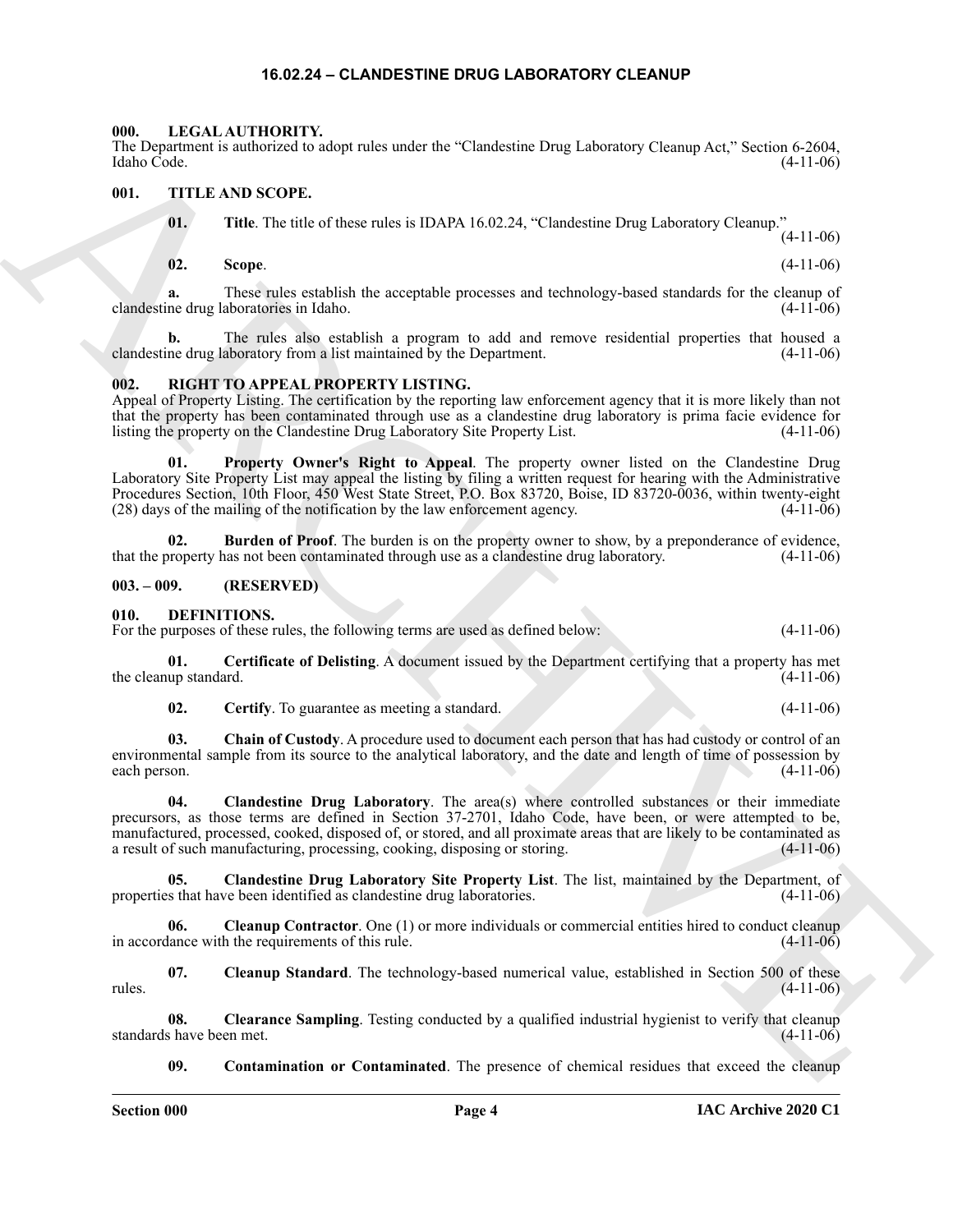#### *IDAHO ADMINISTRATIVE CODE IDAPA 16.02.24 Department of Health and Welfare Clandestine Drug Laboratory Cleanup*

standard established in Section 500 of these rules. (4-11-06)

<span id="page-4-4"></span>

|  | Delisted. Removal of a property from the Clandestine Drug Laboratory Site Property List. |
|--|------------------------------------------------------------------------------------------|
|  | $(4-11-06)$                                                                              |

**11. Demolish**. To completely tear down and dispose of a structure in compliance with local, state, and ws and regulations. (4-11-06) federal laws and regulations.

<span id="page-4-7"></span><span id="page-4-6"></span><span id="page-4-5"></span>**12. Department**. The Idaho Department of Health and Welfare. (4-11-06)

<span id="page-4-8"></span>**13. Discrete Sample**. A single sample taken. (4-11-06)

**14. Documentation**. Preserving a record of an observation through writings, drawings, photographs, or other appropriate means. (4-11-06)

<span id="page-4-10"></span><span id="page-4-9"></span>**15. Listed**. Addition of a property to the Clandestine Drug Laboratory Site Property List. (4-11-06)

**16. Methamphetamine**. Dextro-methamphetamine, levo-methamphetamine, and any racemic mixture (//levo methamphetamine.) (4-11-06) of dextro/levo methamphetamine.

<span id="page-4-11"></span>**17. Non-Porous**. Resistant to penetration or saturation of chemical substances. (5-8-09)

<span id="page-4-12"></span>**18. Porous**. Subject to penetration or saturation by chemical substances. (5-8-09)

<span id="page-4-13"></span>**19. Qualified Industrial Hygienist**. Must be one (1) of the following: (4-11-06)

**a.** Certified Industrial Hygienist. An individual who is certified in comprehensive practice by the n Board of Industrial Hygiene. (4-11-06) American Board of Industrial Hygiene.

Graphenics of Health was Wolfres<br>
Schematical and Wolfres<br>
Analysis and Schematical and Schematical and Schematical and Schematical and Schematical and Schematical and Schematical and Schematical and Schematical and Schem **b.** Registered Professional Industrial Hygienist™. An individual who is a registered member of the Association of Professional Industrial Hygienists and possesses a baccalaureate degree, issued by an accredited college or university, in industrial hygiene, engineering, chemistry, physics, biology, medicine, or related physical and biological sciences who has a minimum of three (3) years full-time industrial hygiene experience. A completed master's degree in a related physical or biological science, or in a related engineering discipline, may be substituted for one (1) year of the experience requirement; and a similar doctoral degree may be substituted for an additional year of the experience requirement. (4-11-06) of the experience requirement.

<span id="page-4-15"></span><span id="page-4-14"></span>**20. Sampling**. A surface sample collected by wiping a sample media on the surface being sampled. (5-8-09)

**21. Technology-Based Standard**. A cleanup level based on what is believed to be conservative and protective, while at the same time achievable by currently available technologies. (4-11-06)

<span id="page-4-18"></span><span id="page-4-16"></span>**22. Vacant**. Being without an occupant for the purposes of habitation or occupancy. (4-11-06)

### <span id="page-4-0"></span>**011. -- 099. (RESERVED)**

### <span id="page-4-1"></span>**100. POSTING THE CLANDESTINE DRUG LABORATORY SITE.**

In accordance with Section 6-2605, Idaho Code, the law enforcement agency having jurisdiction is responsible for posting a property with a sign stating that it has been identified as a clandestine drug laboratory. (4-11-06)

#### <span id="page-4-2"></span>**101. -- 109. (RESERVED)**

#### <span id="page-4-17"></span><span id="page-4-3"></span>**110. NOTIFICATION PROCESS.**

Once a property has been identified as a clandestine drug laboratory, the law enforcement agency having jurisdiction is responsible for initiating notification to the property owner and the Department within seventy-two (72) hours<br>using the Department-approved form available to law enforcement. (5-8-09) using the Department-approved form available to law enforcement.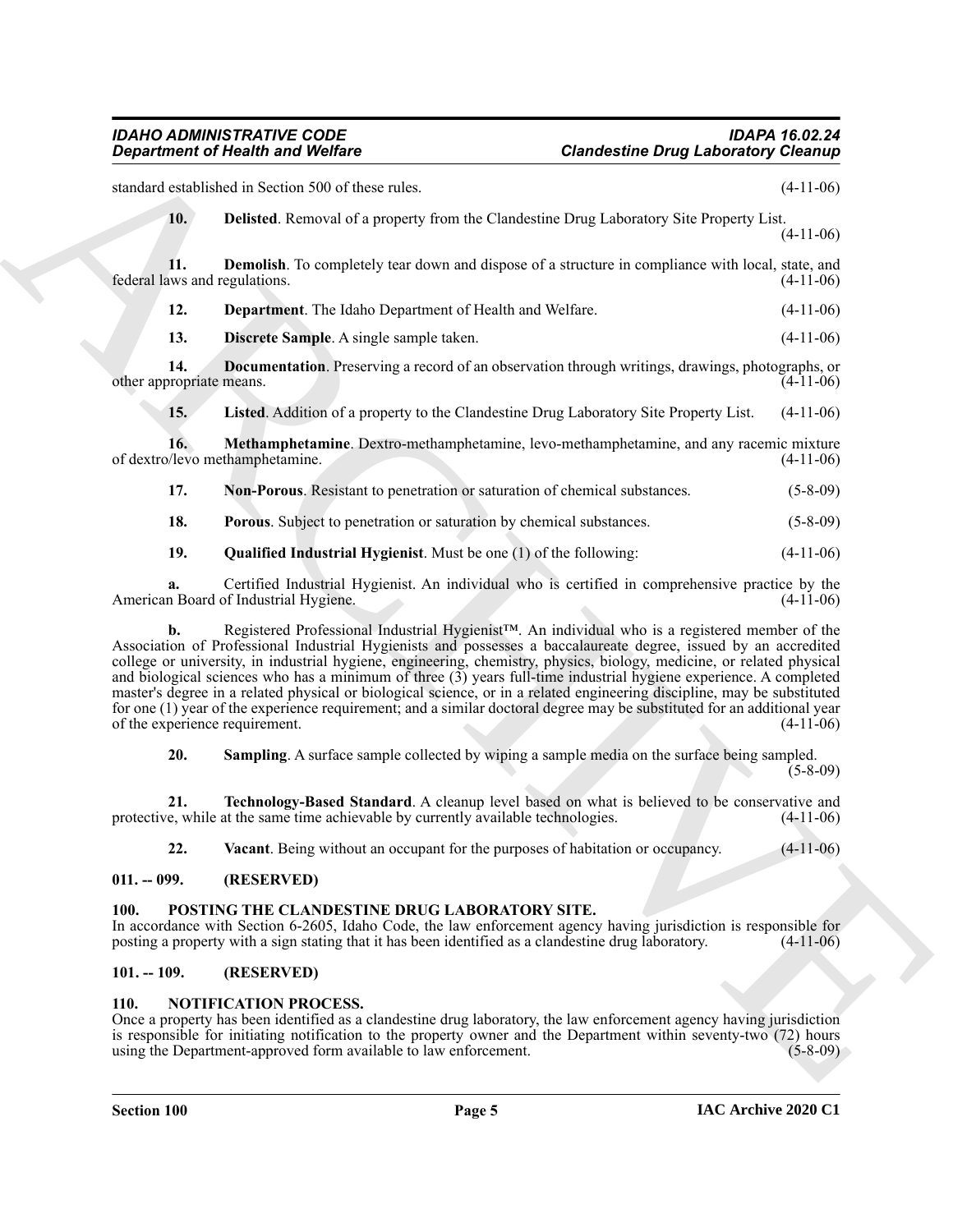#### <span id="page-5-8"></span><span id="page-5-0"></span>**111. -- 119. (RESERVED)**

#### <span id="page-5-10"></span><span id="page-5-1"></span>**120. RECORD-KEEPING, LISTING, AND DELISTING A PROPERTY.**

A[R](http://healthy.idaho.gov)CHIV[E](https://environmentalhealth.dhw.idaho.gov/Methamphetamine-ClandestineLabCleanup/tabid/183/Default.aspx) **01. Listing a Property**. Upon notification by a law enforcement agency, using the Department approved form, the Department will place the property on a Clandestine Drug Laboratory Site Property List. No property may be listed unless the reporting law enforcement agency certifies, on the approved form, that it is more likely than not that the property has been contaminated through use as a clandestine drug laboratory. The list will be publicly available online at: http://healthy.idaho.gov. (4-11-06)

<span id="page-5-9"></span>**02. Delisting a Property**. When a property is determined by a qualified industrial hygienist to meet the cleanup standard set forth by the Department in these rules, or the property owner submits documentation establishing that the property has been fully and lawfully demolished, the Department will issue the property owner a certificate of delisting. The certificate will include the date the property was listed as a clandestine drug laboratory site and the date the property was delisted. (4-11-06)

<span id="page-5-11"></span>**03. Voluntary Compliance**. When a property owner voluntarily reports their property as a clandestine drug laboratory, the property will be placed on the Clandestine Drug Laboratory Site Property List and will be delisted when the requirements of these rules are met. This action will afford the property owner immunity from civil actions as provided in Section 6-2608, Idaho Code. (3-20-20)

#### <span id="page-5-2"></span>**121. -- 199. (RESERVED)**

### <span id="page-5-12"></span><span id="page-5-3"></span>**200. RESPONSIBILITIES OF THE PROPERTY OWNER.**

The owner of a listed property must: (4-11-06)

**01. Ensure the Vacancy of the Listed Property**. Ensure the property remains vacant until the property is delisted in accordance with Section 120 of these rules; and

#### <span id="page-5-14"></span><span id="page-5-13"></span>**02. Ensure That Cleanup Standards Are Met**. (4-11-06)

**a.** Ensure that the property is cleaned up to meet the cleanup standards in Section 500 of these rules and have the analytical results certified by a qualified industrial hygienist; or (4-11-06)

**b.** Ensure that the property is demolished, in lieu of clean up, as provided for in Section 6-2606, Idaho Code. Demolition and removal of materials must be conducted in compliance with applicable local, state, and federal laws and regulations; and (4-11-06)

<span id="page-5-15"></span>**03.** Provide the Department With a Written Report. Provide the Department with a written report in ce with Section 600 of these rules. (4-11-06) accordance with Section 600 of these rules.

### <span id="page-5-16"></span><span id="page-5-4"></span>**201. RESPONSIBILITIES OF THE QUALIFIED INDUSTRIAL HYGIENIST.**

<span id="page-5-17"></span>**01. Conduct Sampling by Qualified Industrial Hygienist**. A qualified industrial hygienist must conduct sampling in accordance with Section 400 of these rules and meet the reporting requirements under Section 600 of these rules.<br>(3-20-20)  $600$  of these rules.

<span id="page-5-18"></span>**02. Independent Qualified Industrial Hygienist**. To prevent any real or potential conflicts of interest, qualified industrial hygienists conducting the sampling must be independent of the company or entity conducting the cleanup or analysis or both. (3-20-20) cleanup or analysis or both.

#### <span id="page-5-7"></span><span id="page-5-5"></span>**202. DEPARTMENT LIST OF QUALIFIED INDUSTRIAL HYGIENISTS.**

The Department will maintain a list of qualified industrial hygienists on their website is https:// environmentalhealth.dhw.idaho.gov/Methamphetamine-ClandestineLabCleanup/tabid/183/Default.aspx. (4-11-06)

#### <span id="page-5-6"></span>**203. -- 299. (RESERVED)**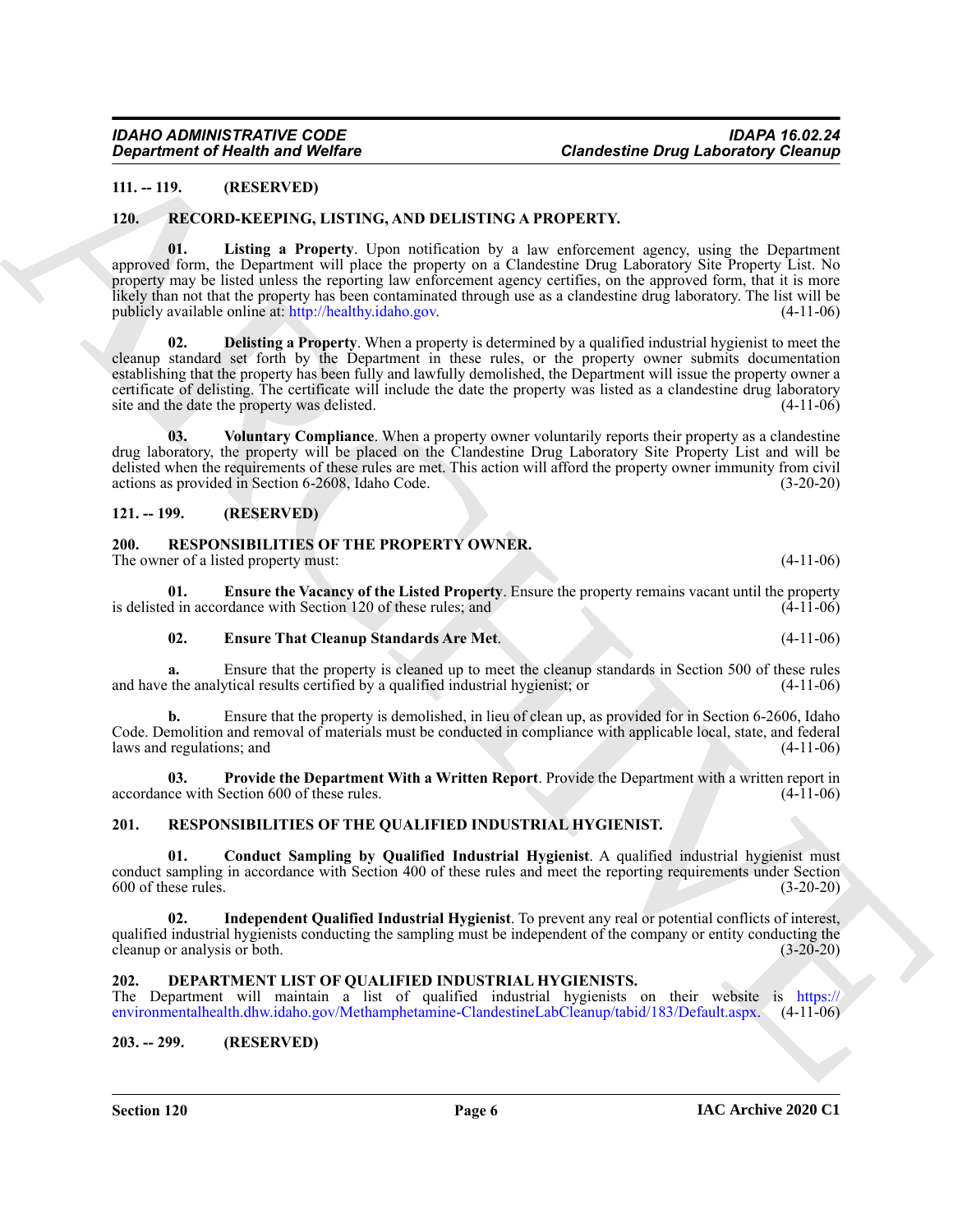### <span id="page-6-4"></span><span id="page-6-0"></span>**300. CLEANUP PROCESS.**

<span id="page-6-5"></span>**01. Cleanup Options for the Property Owner**. The property owner may choose to hire a cleanup contractor or conduct the cleanup himself in accordance with all applicable local, state, and federal laws and regulations. Cleanup must be conducted to reduce the concentration of methamphetamine to the standard specified in Section 500 of these rules. (5-8-09)

<span id="page-6-6"></span>**02. Removal of Porous Materials from Property**. Porous materials must be removed from the property unless a qualified industrial hygienist certifies that the porous materials may remain on the property. An adequate coating or sealant can be applied to a porous surface as an acceptable cleanup method, if it meets the requirements under Subsection 500.02 of these rules. (3-20-20)

#### <span id="page-6-10"></span><span id="page-6-1"></span>**301. DISPOSAL OF CLEANUP WASTE.**

Waste disposal must be conducted in compliance with applicable local, state, and federal laws and regulations.

 $(4-11-06)$ 

### <span id="page-6-2"></span>**302. -- 399. (RESERVED)**

#### <span id="page-6-7"></span><span id="page-6-3"></span>**400. CLEARANCE SAMPLING REQUIREMENTS.**

<span id="page-6-9"></span>**01. Qualified Industrial Hygienist Required**. Sampling must be conducted by a qualified industrial hygienist to verify that cleanup standards have been met.

<span id="page-6-8"></span>**02. General Sampling Procedures**. Sample collection must be conducted according to the following minimum requirements: (4-11-06)

**a.** All sample locations must be photographed, and the photographs included in the final report under Section 600 of these rules. (3-20-20) required under Section  $600$  of these rules.

**b.** All sample locations must be shown on a floor plan of the property, and the floor plan included in report required under Section 600 of these rules. (3-20-20) the final report required under Section 600 of these rules.

**c.** All samples must be obtained, preserved, and handled in accordance with professional standards for the types of samples and analytical testing to be conducted under the chain of custody protocol. (4-11-06)

**d.** Samples must be analyzed by a laboratory certified by the U.S. Environmental Protection Agency or accredited by the American Industrial Hygiene Association laboratory accreditation program for the analyte being analyzed. (5-8-09)

**e.** All sampling locations must be numerically identified and the numbered sampling locations delineated on the floor plan, visible in photographs, and linked to samples. (3-20-20)

**f.** Standard three inch by three (3x3) inch gauze must be used for all sampling. The gauze must be wetted with analytical grade methanol or isopropanol. Each surface being sampled must be wiped at least five (5) times in two (2) perpendicular directions and the gauze turned onto itself throughout the wiping process. (5-8-09)

**g.** After sampling, the sample must be placed in a new, clean sample container and sealed with a Teflon-lined lid. The sample container must be properly labeled with at least the site or project identification number, date, time, and actual sample location. The sample container must be handled according to professional standards and conducted under the chain of custody protocol. (5-8-09) conducted under the chain of custody protocol.

**Condestine Critique In Wolfing Condestine Drug Laboratory City and <br>
SULLANDITION (2003). The condesting of the strength of the strength of the strength of the strength of the strength of the strength of the strength of h.** Discrete sampling must be used in areas expected to have the highest levels of contamination, as identified on the Department approved form. A ten (10) centimeter by ten (10) centimeter area (one hundred square centimeters (100 cm²), or approximately sixteen (16) square inches) must be sampled from non-porous surfaces such as floors, walls, appliances, sinks, or countertops in each room. The sample area must be composed of no fewer than three (3) discrete samples. (4-11-06) three  $(3)$  discrete samples.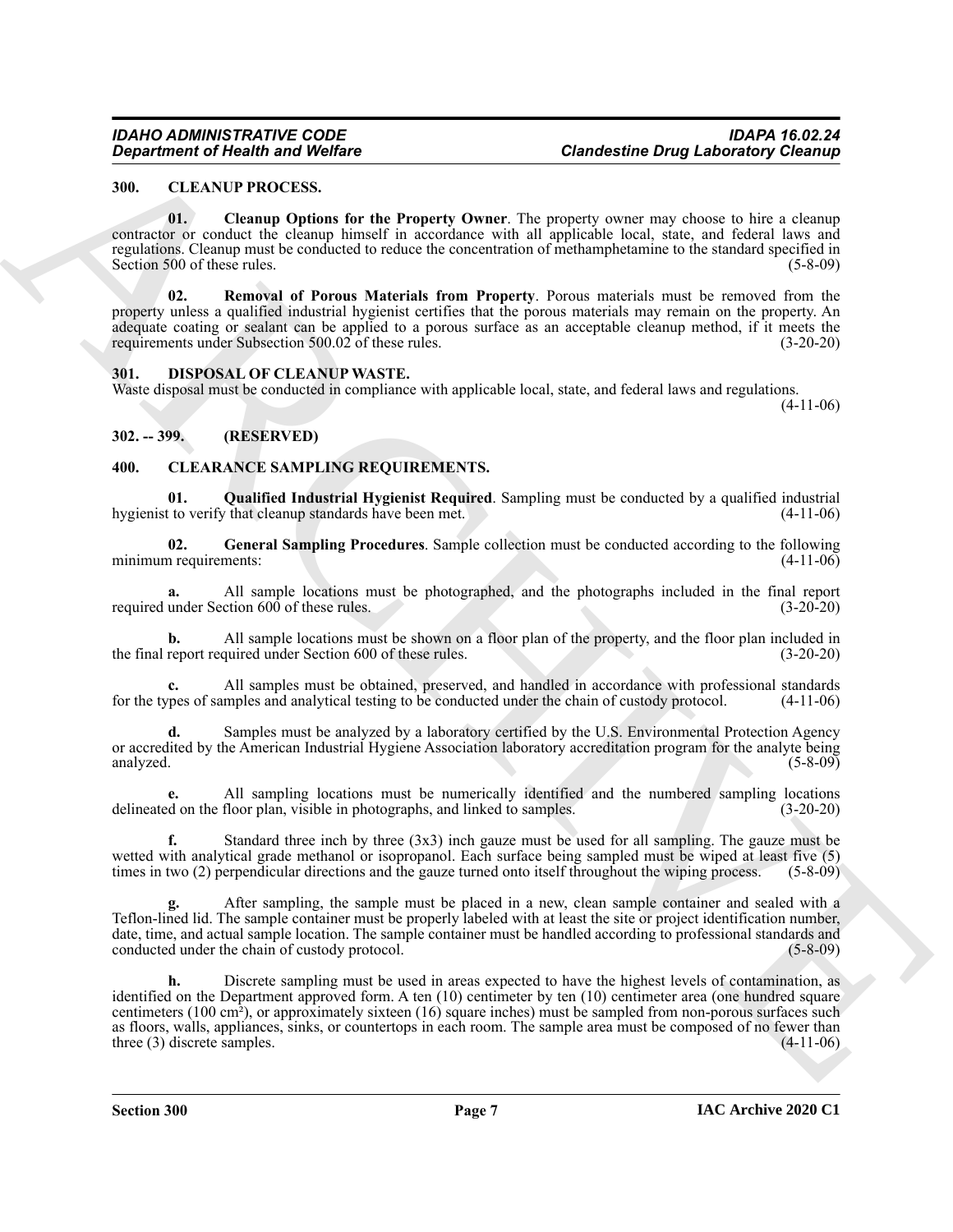**i.** All other rooms of the property with lowest levels of contamination must be sampled using one (1) sample per room. (4-11-06) discrete sample per room.

**j.** A ten (10) centimeter by ten (10) centimeter area (one hundred square centimeters (100 cm<sup>2</sup>), or approximately sixteen (16) square inches) must be sampled from the ventilation system in a location to be determined by the qualified industrial hygienist. (4-11-06)

### <span id="page-7-0"></span>**401. -- 499. (RESERVED)**

#### <span id="page-7-5"></span><span id="page-7-1"></span>**500. CLEANUP STANDARDS.**

<span id="page-7-7"></span><span id="page-7-6"></span>**01. Cleanup Standard for Methamphetamine**. A level of methamphetamine that does not exceed a concentration of point one  $(0.1)$  micrograms per one hundred  $(100)$  square centimeters  $(0.1 \text{ µg}/100 \text{ cm}^2)$  as demonstrated by clearance sampling conducted by a qualified industrial hygienist. (4-11-06)

Generation of Nearly and Wolfer<br>
discussions of Nearly Scholars (Scholars Control in the system state of Control in the system of the system of the system of the system of the system of the system of the system of the sys **02. Cleanup Standard for a Porous Surface**. If a porous surface has a level of methamphetamine that does not exceed a concentration of point five  $(0.5)$  micrograms per one hundred (100) square centimeters  $(0.5 \mu g/100)$ cm<sup>3</sup>) as demonstrated by clearance sampling conducted by a qualified industrial hygienist, an adequate coating or sealant appropriate to the material can be used as a method to meet the cleanup standard under Subsection 500.01 of  $t$ his rule. (5-8-09)

<span id="page-7-8"></span>**03. Other Cleanup Standards**. Standards may be established for the cleanup of other controlled substances found in clandestine drug laboratories on a case by case basis, based on an inventory of chemicals found, and after consultation with the Department, the property owner, law enforcement, and a qualified industrial hygienist.  $(4-11-06)$ 

#### <span id="page-7-2"></span>**501. -- 599. (RESERVED)**

#### <span id="page-7-9"></span><span id="page-7-3"></span>**600. REPORTING REQUIREMENTS.**

In order for the property to be delisted, the property owner must provide the Department with an original or certified copy of the final report from the qualified industrial hygienist. The final report must include at least the following information: (4-11-06)

<span id="page-7-13"></span>**01. Property Description**. The property description including physical street address (apartment or motel number, if applicable), city, zip code, legal description, ownership, and number and type of structures present. (4-11-06)

**02. Documentation of Clearance Sampling Procedures**. Documentation of sampling procedures in accordance with the requirements under Section 400 of these rules. (4-11-06)

<span id="page-7-15"></span><span id="page-7-14"></span><span id="page-7-12"></span><span id="page-7-11"></span>**03. Laboratory Results**. Analytical results from a laboratory as specified in Section 400 of these rules. (4-11-06)

**04. Qualifications of the Qualified Industrial Hygienist**. Qualified industrial hygienist statement of qualifications, including professional certification or documentation. (4-11-06)

**05. Signed Certification Statement**. A signed certification statement as stating: "I certify that the cleanup standard established by the Idaho Department of Health and Welfare has been met as evidenced by testing I conducted." (4-11-06)

<span id="page-7-10"></span>**06. Demolition Documentation**. If the property owner chooses to demolish the property, documentation must be provided to the Department showing that the structure was completely and lawfully demolished and disposed of in compliance with local, state, and federal laws and regulations. (4-11-06)

<span id="page-7-4"></span>**601. -- 999. (RESERVED)**